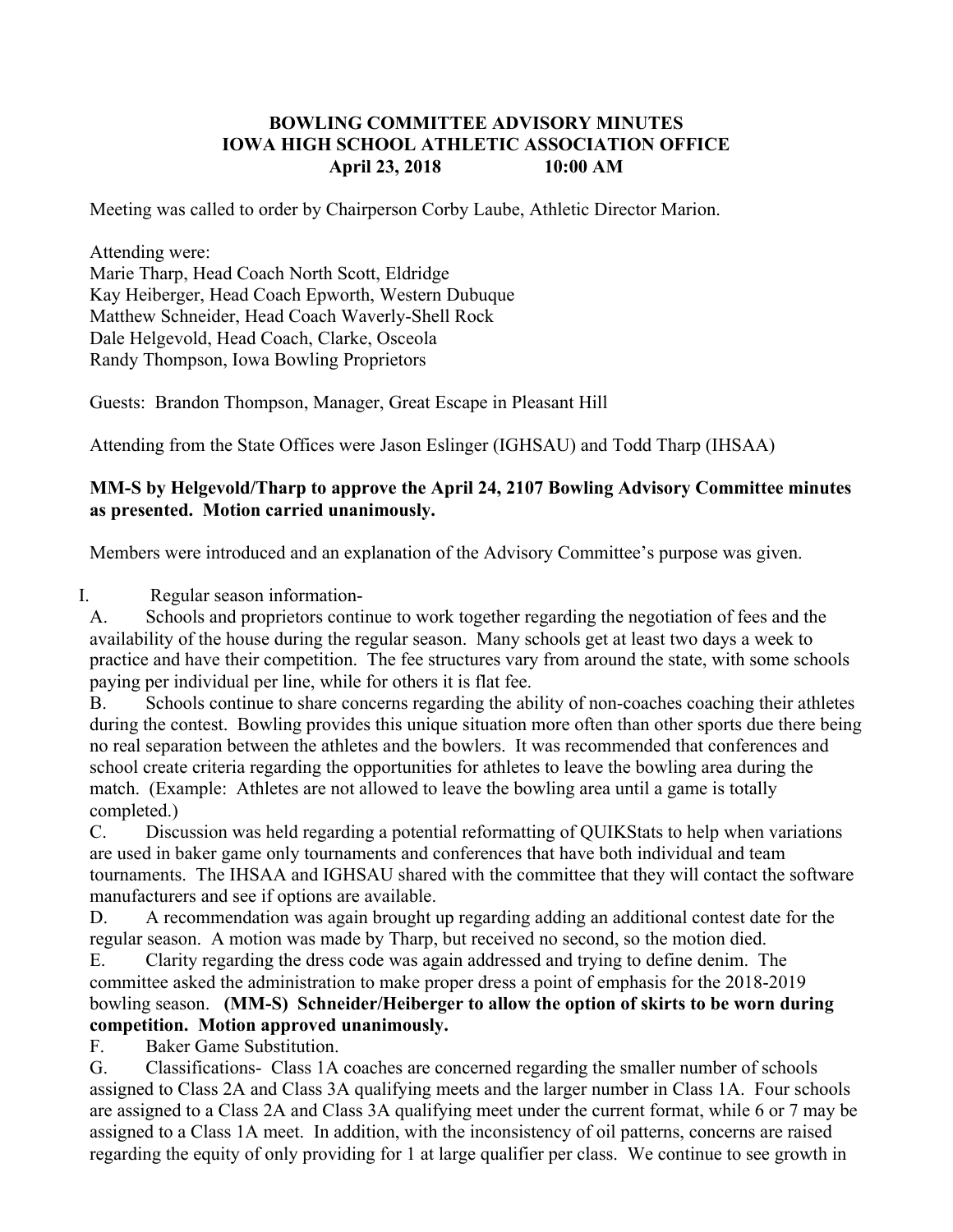the sport of bowling as over 100 school sponsor bowling, with many schools sharing with another school. The classifications were recently changed as we went to 3 classes to avoid spectator crowding at the state meet.

### **(MM-S) Heiberger-Tharp to adjust the bowling classifications as follows:**

| <b>Class 3A</b> | 30 teams               |
|-----------------|------------------------|
| <b>Class 2A</b> | 30 teams               |
| <b>Class 1A</b> | <b>Remaining teams</b> |

### **Motion Approved Unanimously.**

II. Post Season Information-

**(MM-S) Heiberger-Tharp to approve the following number of joint bowling qualifying sites and at-large qualifying teams.**

**Class 3A 5 Joint qualifying sites with 6 teams at each site. 8 teams will qualify for the state meet. The 5 teams with the highest pin count at each qualifying meet will be an automatic qualifier for the state meet. The 3 at-large qualifiers will be based on the highest pin count of the remaining teams from all 5 joint qualifying meets.** 

**Class 2A 5 Joint qualifying sites with 6 teams at each site. 8 teams will qualify for the state meet. The 5 teams with the highest pin count at each qualifying meet will be an automatic qualifier for the state meet. The 3 at-large qualifiers will be based on the highest pin count of the remaining teams from all 5 joint qualifying meets.** 

**Class 1A 7 Joint qualifying sites with 6-8 teams at each site depending on the number of schools. 8 teams will qualify for the state meet. The 7 teams with the highest pin count at each qualifying meet will be an automatic qualifier for the state meet. The 1 at-large qualifier will be based on the highest pin count of the remaining teams from all 7 joint qualifying meets.** 

Discussion was held regarding the format that is to be used for the joint qualifying meets. There was not a concern that the format be exactly the way it is at the state meet, but that communication prior to the match should be shared with all schools attending that site. It would be preferred that lanes are drawn as the schools arrive at the site, and that the host school cannot draw a lane until one other school has arrived. The advisory committee asked the IHSAA and IGHSAU to make sure that hosts are sharing information with each school attending their site.

Both the IHSAA and IGHSAU reminded the advisory committee again, that they contact schools, not the bowling houses when seeking sites for the joint qualifying meets. The school is to then contact the house to determine whether or not they can host. In addition, any financial accommodations for hosting a qualifying meet are given to the host school, not the house that hosts the meet. It is the determination of the host school how those financial accommodations are shared.

The IHSAA and IGHSAU shared their condolescences with Randy Thompson regarding the tragic fire at Plaza Lanes and shared the process involved with selecting a temporary site for the 2018 state bowling tournament. After visiting several sites around the state, it became clear that Cadillac Lanes in Waterloo was the house that wanted to host and met a majority of the criteria to host three days of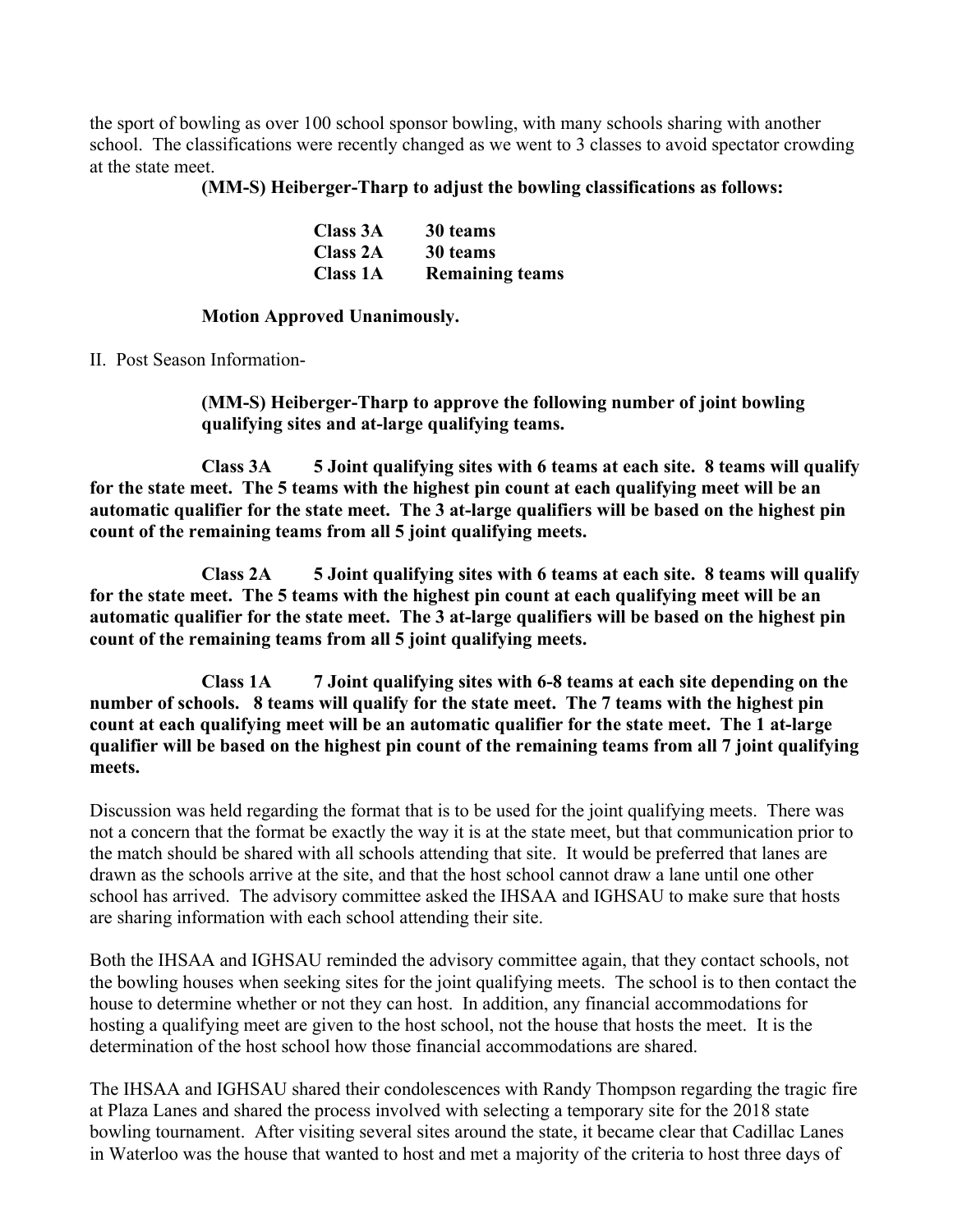bowling. Several trips to Waterloo occurred in the month of January as details were worked out to host the meet. The format would stay the same with girls and boys bowling at the same time. An unfortunate postponement extended the tournament for one day, and the decision was made to move the Class 2A meet to Thursday from the previous Tuesday, so that only one class was interrupted due to weather.

At this time, it appears that Plaza Lanes will not be ready to host the 2019 state bowling tournament and the IHSAA and IGHSAU will contact Cadillac Lanes this fall to invite them to host again.

Discussion was held regarding the number of individuals from non-qualifying teams qualifying for the state tournament. Currently, the top 12 individuals qualify for the post season, whether or not they are on a qualifying team. With this format, a small number of individual qualifiers from non-qualifying teams may make it to the state tournament, with those individual qualifiers being placed on the same lanes together, and finishing much sooner than those teams that qualified. The IHSAA and the IGHSAU shared concerns regarding the potential issues that could arise if the number of individual qualifiers was increased. These concerns include an increase in attendance at the state meet, which could create overcrowding, along with potentially increasing the range of scores between the highest score and lowest score of the individual qualifiers. In addition, the IHSAA and the IGHSAU have limited data regarding the scores from the joint qualifying meets and would like to receive more data before addressing this issue.

**(MM-S) Heiberger-Tharp to have the 12 highest non-qualifying individual scores from each class qualify for the state tournament. These individuals would bowl together (six on a lane) and would bowl their individual games and be able to compete for the individual championship. They would not take up anymore room as we already provide two lanes for our individual qualifiers. (Motion Approved Unanimously)**

The date of the 2019 Bowling Advisory Committee Meeting is Monday, April 29, 2019 at 9:30 AM at the Iowa Girls High School Athletic Union in West Des Moines.

With no further business, the committee was adjourned.

Todd Tharp Iowa High School Athletic Association